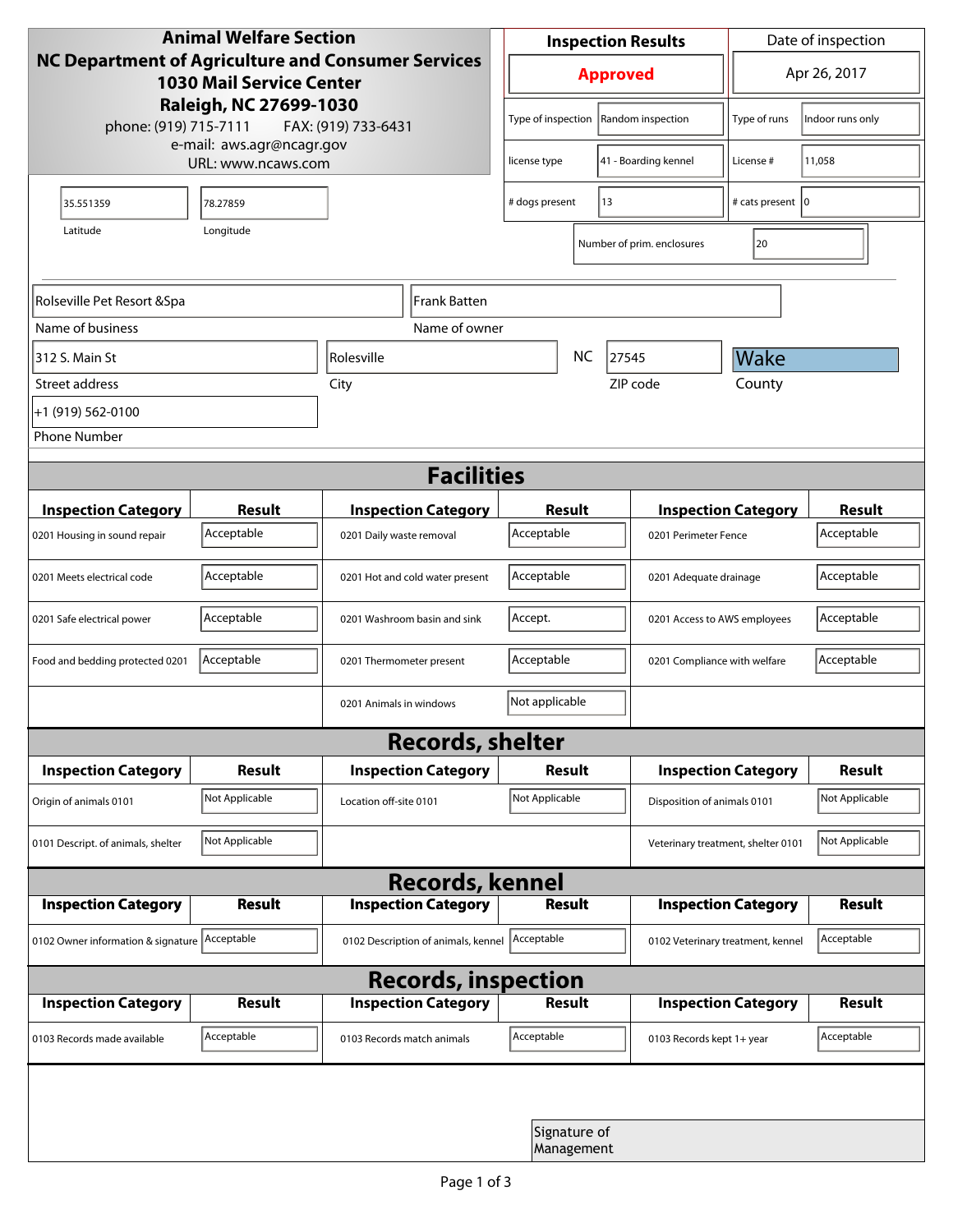| <b>Animal Welfare Section, NCDA&amp;CS</b> |                |                                                             | <b>Inspection Results</b>  |                                     | Date of inspection             |                |  |  |
|--------------------------------------------|----------------|-------------------------------------------------------------|----------------------------|-------------------------------------|--------------------------------|----------------|--|--|
| Inspection Report, continued               |                |                                                             | <b>Approved</b>            |                                     | Apr 26, 2017                   |                |  |  |
|                                            |                |                                                             |                            |                                     |                                | <b>NC</b>      |  |  |
| Rolseville Pet Resort & Spa                |                | Frank Batten                                                |                            | Rolesville                          |                                |                |  |  |
| <b>Indoor facilities</b>                   |                |                                                             |                            |                                     |                                |                |  |  |
| <b>Inspection Category</b>                 | Result         | <b>Inspection Category</b>                                  | Result                     | <b>Inspection Category</b>          |                                | Result         |  |  |
| 0202 Ambient temperature, indoor           | Acceptable     | 0202 Ventilation, indoor                                    | Acceptable                 | Acceptable<br>0202 Lighting, indoor |                                |                |  |  |
| 0202 Imperv./Sanitary surf., indoor        | Acceptable     | 0202 Drainage, indoor                                       | Acceptable                 |                                     |                                |                |  |  |
| <b>Outdoor facilities</b>                  |                |                                                             |                            |                                     |                                |                |  |  |
| <b>Inspection Category</b>                 | Result         | <b>Inspection Category</b>                                  | Result                     | <b>Inspection Category</b>          |                                | Result         |  |  |
| 0203 Impervious surfaces, outdoor          | Not Applicable | 0203 Housing, 1 per animal                                  | Not Applicable             | 0203 Protection from elements       |                                | Not Applicable |  |  |
| 0203 Owner advised, outdoor                | Not Applicable | 0203 Drainage, outdoor                                      | Not Applicable             |                                     |                                |                |  |  |
| <b>Primary enclosures</b>                  |                |                                                             |                            |                                     |                                |                |  |  |
| <b>Inspection Category</b>                 | Result         | <b>Inspection Category</b>                                  | Result                     | <b>Inspection Category</b>          |                                | Result         |  |  |
| 0204 Drainage prev. cross contam.          | Acceptable     | 0204 Fence height >= 5 feet                                 | Acceptable                 |                                     | 0204 1:10 ratio, person: human |                |  |  |
| 0204 Surf. impervious to moisture          | Acceptable     | 0204 Enclosure is escape proof                              | Acceptable                 | 0204 Cats, $>=$ 4 sq. ft. / adult   |                                | Acceptable     |  |  |
| 0204 Prevent contact with wood             | Acceptable     | 0204 Solid resting surface                                  | Acceptable                 | 0204 Cats, $<= 12$ / enclosure      |                                | Acceptable     |  |  |
| 0204 Enclosures in sound repair            | Acceptable     | 0204 Cats, raised resting surface                           | Acceptable                 | 0204 Cats, 1 litter pan / 3 adults  |                                | Acceptable     |  |  |
| 0204 Size of enclosure                     | Acceptable     | 0204 Dogs, supervision if > 4                               | Acceptable                 |                                     |                                |                |  |  |
|                                            |                | <b>Feeding</b>                                              |                            |                                     |                                |                |  |  |
| <b>Inspection Category</b>                 | <b>Result</b>  | <b>Inspection Category</b>                                  | Result                     | <b>Inspection Category</b>          |                                | <b>Result</b>  |  |  |
| 0205 Feeding, 1x / day, adult              | Acceptable     | 0205 Feeding, 1 bowl / adult                                | Acceptable                 | 0205 Feeding, commercial food       |                                | Acceptable     |  |  |
| 0205 Feeding, bowl in good repair          | Acceptable     | 0205 Feeding, quality food                                  | Acceptable                 | 0205 Feeding, bowl is protected     |                                | Acceptable     |  |  |
| 0205 Feeding, 2x / day, young              | Acceptable     |                                                             |                            |                                     |                                |                |  |  |
|                                            |                | <b>Watering</b>                                             |                            |                                     |                                |                |  |  |
| <b>Inspection Category</b>                 | <b>Result</b>  | <b>Inspection Category</b>                                  | Result                     |                                     |                                |                |  |  |
| 0206 Watering, continuous access           | Acceptable     | 0206 Watering, bowl in good repair                          | Acceptable                 |                                     |                                |                |  |  |
|                                            |                | <b>Sanitation/Employees/Classification &amp; Separation</b> |                            |                                     |                                |                |  |  |
| <b>Inspection Category</b>                 | <b>Result</b>  | <b>Inspection Category</b>                                  | Result                     | <b>Inspection Category</b>          |                                | <b>Result</b>  |  |  |
| 0207 Waste removal 2x / day                | Acceptable     | 0207 Grounds overgrown                                      | Acceptable                 | 0207 Young given social interact.   |                                | Not Applicable |  |  |
| 0207 Animals removed while clean           | Acceptable     | 0207 Pest Control                                           | Acceptable                 | 0207 Species separated              |                                | Acceptable     |  |  |
|                                            |                |                                                             | Signature of<br>Management |                                     |                                |                |  |  |